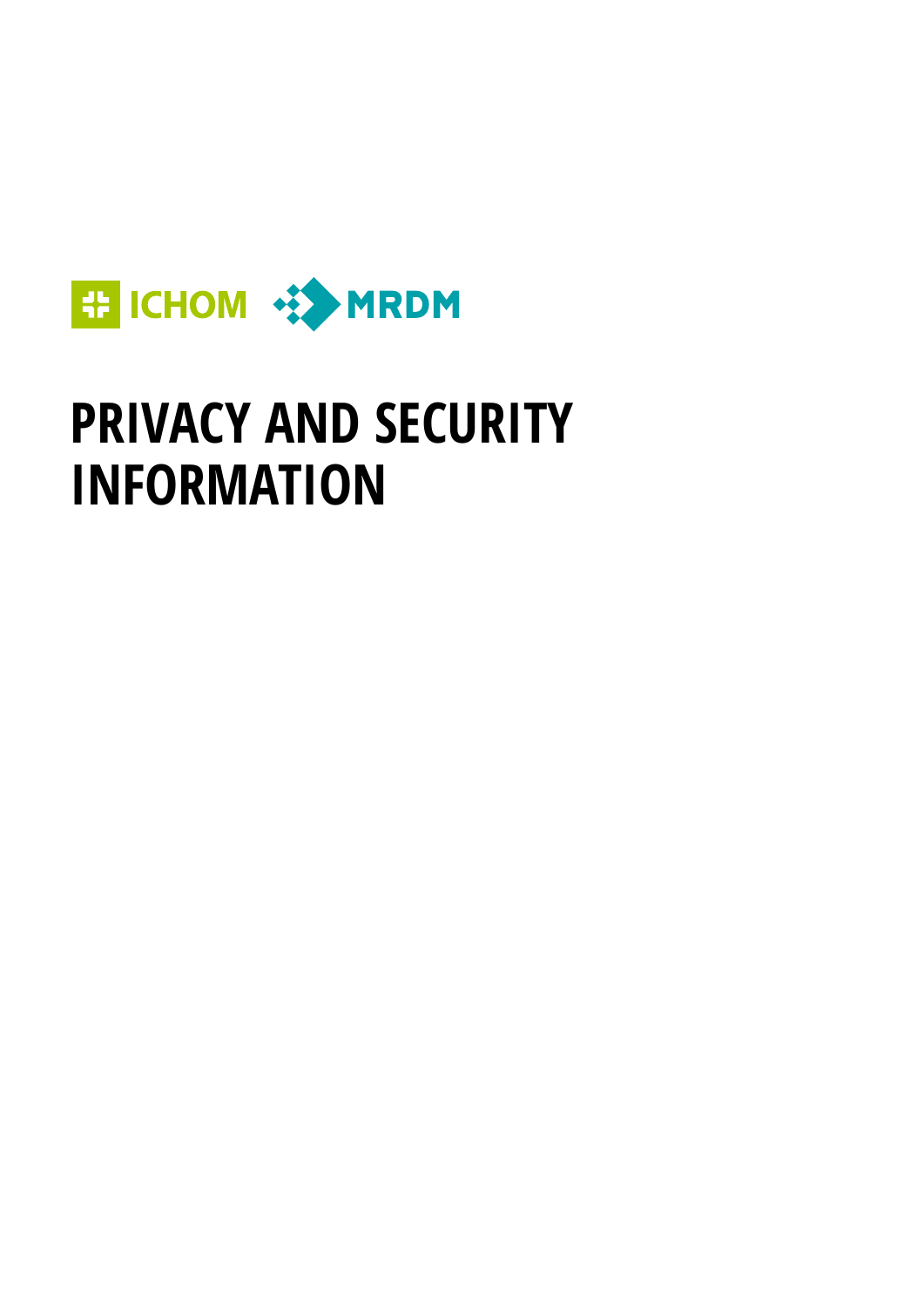## **INTRODUCTION**

This document outlines the privacy and security implications related to the ICHOM Global Benchmarking Platform. It is intended for privacy and security officers or other people who want to be informed about our privacy and security measures. Others, like IT managers, quality offers, may also be interested.

MRDM has been selected as the data processor for the ICHOM project. As a qualified, specialized and dedicated data processor, MRDM focuses on benchmarking health outcomes. MRDM helps healthcare providers worldwide to collect, validate and compare data efficiently and scale using quality assured ICHOM Sets of Patient-Centered Outcome Measures.

MRDM is a trusted partner in medical data. Therefore, privacy and security are core elements in all activities. MRDM is ISO27001 certified and complies to General Data Protection Regulation (GDPR) (European Economic Area) and Health Insurance Portability and Accountability Act (HIPAA) (USA) privacy regulations. MRDM mainly acts as a data processor for healthcare institutions. MRDM is a company that processes personal data in the context of activities of its establishment in the EU.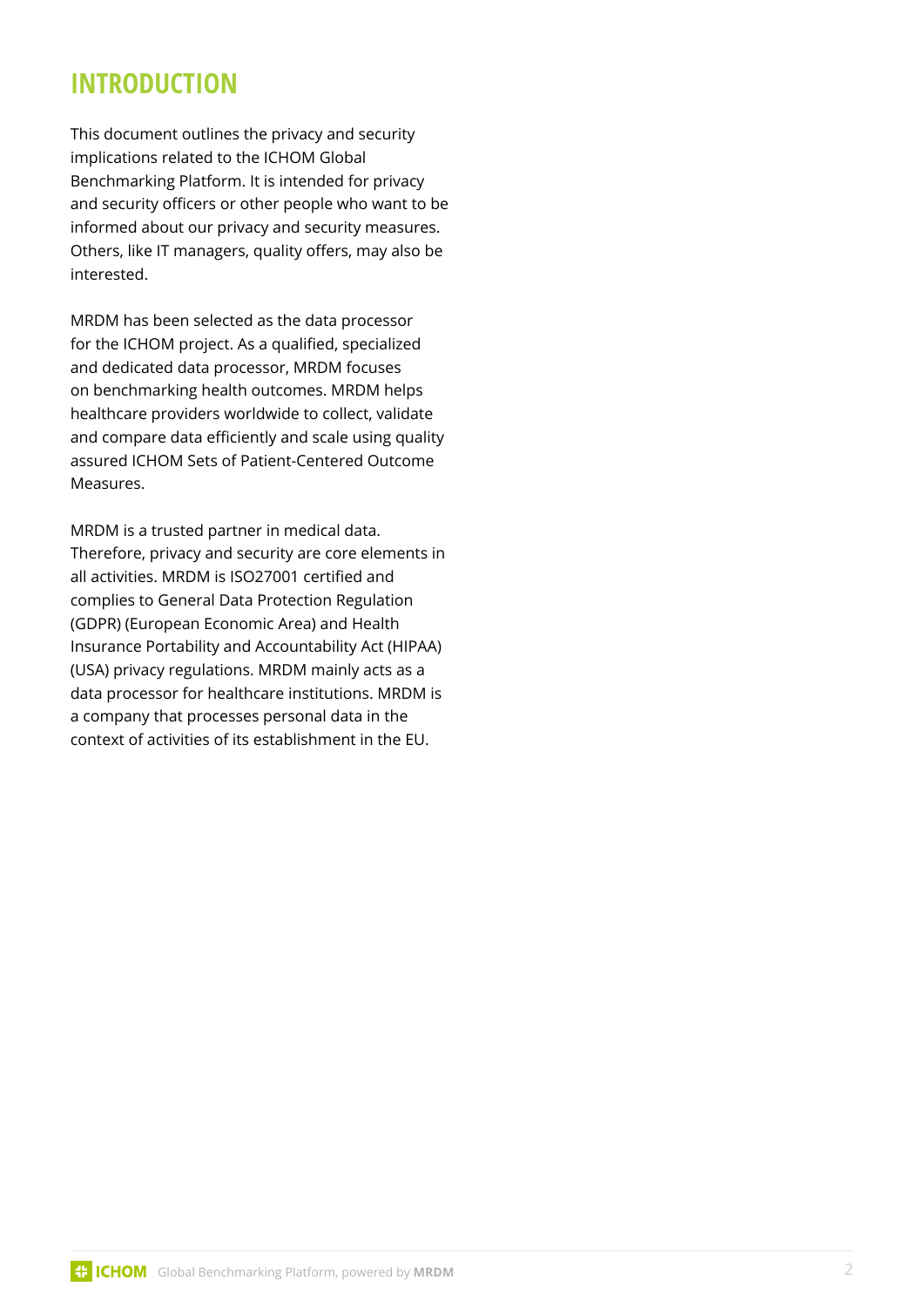## **PRIVACY AND SECURITY IMPLICATIONS**

#### **Data Processor Agreement (GDPR) / Business associate agreement (HIPAA)**

Before MRDM can deliver their services, the required legal documentation, such as a Data Processor Agreement, (GDPR) or Business Associate Agreement (HIPAA) needs to be put in place. These documents detail the subject matter and duration of the processing, the nature and purpose of the processing, the type of personal data and categories of data subjects and the obligations and rights of MRDM as a processor and allow MRDM to work with personal data concerning health on behalf of the data controller. The controller (GDPR) or the covered entity (HIPAA) is the healthcare institution.

#### **Access and security**

Access to various parts of the infrastructure of the benchmarking platform depends on the user's authorization level. The authorization and authentication method is linked to personal accounts with twofactor authentication. MRDM specifically puts effort into ensuring the user's identity in relation to his or her organization.

MRDM collects, pseudonymizes, aggregates and encrypts data. Data is encrypted at all times during transport (encrypted in transit) and storage (encrypted at rest). The encryption of data and traffic is designed in accordance with the best practices as identified by the Dutch National Cyber Security Center and international institutes like the National Institute of Standards and Technology (ENISA/NIST).

Furthermore, incidents are proactively managed, penetration-tests are performed and the security of the data continuously monitored. For example, unauthorized access attempts are registered and analyzed. For back-up purposes, data is stored redundantly and separately from the production environment. The key goal for back-ups is to provide disaster recovery, losing a minimal amount of data in the event of a disaster, while making sure systems are quickly back up and running.

Finally, data is only shared with agreed upon parties and in accordance with existing contracts. Third parties and suppliers are screened at all times and questioned on fixed subjects. That guarantees a level of security and privacy that is at least comparable to the standards of MRDM. Suppliers and third parties are explicitly asked to demonstrably mitigate specific risks. The suppliers and third parties are regularly monitored based on MRDMs demands for collaboration.

#### **Infrastructure**

MRDM uses cloud providers (subcontractors) for the processing of customer data. MRDM makes agreements with clients and subcontractors about the regions in which the processing of customer data may take place. The default region is the Netherlands (EEA).

MRDM concludes agreements with its subcontractors that comply with all applicable privacy legislation and security standards. All customer data services are completely separate from MRDM's corporate data services.